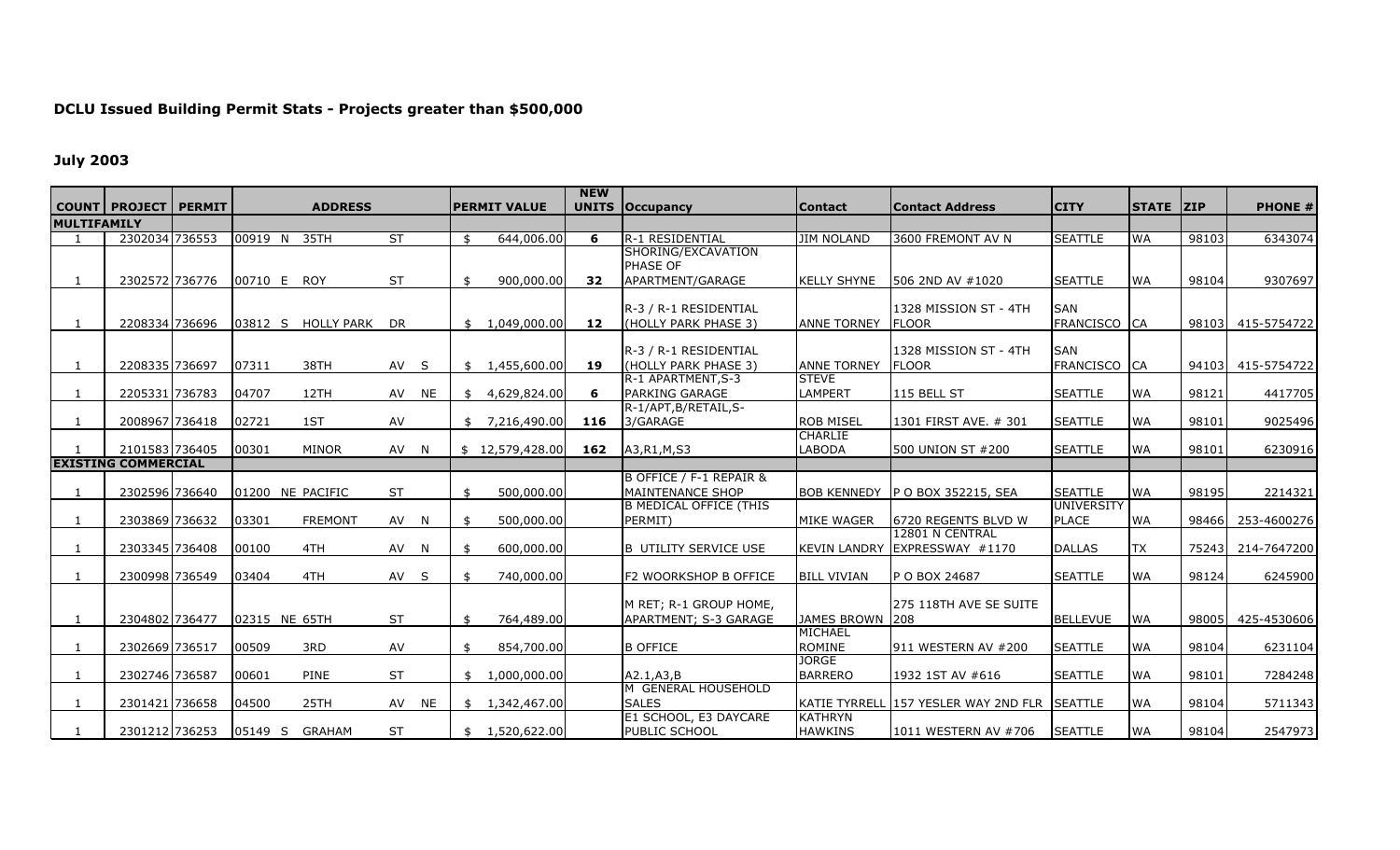|              |                                 |               |                   |           |              |      |                     | <b>NEW</b>   |                                              |                            |                            |                |                  |       |                |
|--------------|---------------------------------|---------------|-------------------|-----------|--------------|------|---------------------|--------------|----------------------------------------------|----------------------------|----------------------------|----------------|------------------|-------|----------------|
| <b>COUNT</b> | <b>PROJECT   PERMIT</b>         |               | <b>ADDRESS</b>    |           |              |      | <b>PERMIT VALUE</b> | <b>UNITS</b> | <b>Occupancy</b>                             | <b>Contact</b>             | <b>Contact Address</b>     | <b>CITY</b>    | <b>STATE ZIP</b> |       | <b>PHONE #</b> |
|              |                                 |               |                   |           |              |      |                     |              |                                              |                            |                            |                |                  |       |                |
|              |                                 |               |                   |           |              |      |                     |              | B-LIBRARY/A-3 READING                        |                            |                            |                |                  |       |                |
|              | 2301643 736334                  | 04721         | RAINIER           | AV S      |              | \$   | 1,880,000.00        |              | ROOM/A-3 MEETING ROOM                        | <b>JAMES CARY</b>          | 1221 2ND AV #300           | <b>SEATTLE</b> | <b>WA</b>        | 98101 | 6222311        |
|              | 2301445 736505                  |               | 00315 W NICKERSON | -ST       |              | \$   | 2,000,000.00        |              | B CLASSROOMS, A2.1<br><b>LECTURE HALL</b>    |                            | 21425 SE 19TH ST           |                |                  | 98075 |                |
|              |                                 |               |                   |           |              |      |                     |              | B OFFICE, CLASSROOMS; A-3                    | <b>LARRY ALLEN</b>         |                            | SAMMAMISH WA   |                  |       | 9145820        |
| -1           | 2301075 736561                  | 00900         | <b>BROADWAY</b>   |           |              | \$   | 2,800,000.00        |              | <b>COMMUNITY ROOM</b>                        | <b>MITCH KENT</b>          | 71 COLUMBIA ST #400        | <b>SEATTLE</b> | <b>WA</b>        | 98104 | 4414151        |
|              |                                 |               |                   |           |              |      |                     |              |                                              | CAROLINE                   |                            |                |                  |       |                |
| -1           | 2206841 736842                  | 00609         | 8TH               | AV        |              | . \$ | 2,900,000.00        |              | A3, A2. 1, B, S-1                            | LEMAY                      | <b>71 COLUMBIA ST</b>      | <b>SEATTLE</b> | <b>WA</b>        | 98104 | 3409500        |
|              |                                 |               |                   |           |              |      |                     |              |                                              |                            |                            |                |                  |       |                |
|              | 2208717 736321                  | 01617         | INTERLAKEN        | DR        | E.           | \$   | 4,100,000.00        |              | E-1 SCHOOL, E-3 DAYCARE                      | <b>PAUL SHEMA</b>          | 119 PINE ST #400           | <b>SEATTLE</b> | <b>WA</b>        | 98101 | 6248154        |
|              |                                 |               |                   |           |              |      |                     |              |                                              | <b>JOHN</b>                |                            |                |                  |       |                |
|              | 2302269 736268                  | 02203         | <b>AIRPORT</b>    | WY S      |              |      | \$14,800,000.00     |              | <b>B OFFICE</b>                              | <b>MCWILLIAMS</b>          | 2107 ELLIOTT AV #305       | <b>SEATTLE</b> | <b>WA</b>        | 98121 | 4439939        |
|              | <b>NEW COMMERCIAL</b>           |               |                   |           |              |      |                     |              |                                              |                            |                            |                |                  |       |                |
|              |                                 |               |                   |           |              |      |                     |              | SHORING/ EXCAVATION                          |                            |                            |                |                  |       |                |
|              |                                 |               |                   |           |              |      |                     |              | PHASE RESIDENTIAL OFFICE   B.WEBER/M.        |                            |                            |                |                  |       |                |
|              | 2103748 736856                  | 03213         | <b>HARBOR</b>     |           | AV SW        |      | 648,460.00          |              | <b>PARKING</b>                               | <b>HURLBURT</b>            | 425 PONTIUS AV N #200      | <b>SEATTLE</b> | <b>WA</b>        | 98109 | 3445700        |
|              |                                 |               |                   |           |              |      |                     |              | S-3 AUTOMOBILE REPAIR                        | <b>WARREN</b>              |                            |                |                  |       |                |
|              | 2208766 736506                  | 01961         | 4TH               | AV S      |              |      | 656,100.00          |              | <b>GARAGE/ B OFFICE</b>                      | <b>LAFON</b>               | 546 PARADISE LN            | <b>EDMONDS</b> | <b>WA</b>        | 98020 | 425-7740580    |
|              |                                 |               |                   |           |              |      |                     |              | B OFFICE, S1 STORAGE, S3                     | <b>JOHNNIE</b>             | 201 S JACKSON ST, KFC-     |                |                  |       |                |
| -1           | 2204320 736753                  | 02255         | 4TH               | AV        | <sub>S</sub> | \$   | 2,291,000.00        |              | <b>REPAIR</b>                                | <b>BUTLER</b>              | <b>TRANSIT</b>             | <b>SEATTLE</b> | <b>WA</b>        | 98104 | 6841333        |
|              | 2106742 736264                  | 00535         | <b>TERRY</b>      | AV        | N            | \$   | 3,255,599.00        |              | S-3 PARKING / B OFFICE<br>A-3 LECTURE ROOM B | STEVE JOO<br><b>THOMAS</b> | <b>NBBJ 111 JACKSON ST</b> | <b>SEATTLE</b> | <b>WA</b>        | 98104 | 6212273        |
|              | 2206735 736746                  | 06000         | 16TH              | AV        | SW           |      | 4,000,000.00        |              | <b>CLASSROOMS B LABS</b>                     | <b>GERARD</b>              | 801 2ND AV #501            | <b>SEATTLE</b> | <b>WA</b>        | 98104 | 6823460        |
|              |                                 |               |                   |           |              | \$   |                     |              | B OFFICE / S-3 PARKING                       |                            |                            |                |                  |       |                |
|              | 2200190 736359                  | 00535         | <b>TERRY</b>      | AV N      |              | \$   | 9,990,175.00        |              | <b>GARAGE</b>                                | STEVE JOO                  | 111 S JACKSON ST           | <b>SEATTLE</b> | <b>WA</b>        | 98104 | 6212273        |
|              | <b>NEW SINGLE FAMILY DUPLEX</b> |               |                   |           |              |      |                     |              |                                              |                            |                            |                |                  |       |                |
|              |                                 |               |                   |           |              |      |                     |              |                                              |                            |                            |                |                  |       |                |
|              |                                 |               |                   |           |              |      |                     |              | R-3 OFD WITH ATTACHED U- IH WILLIAM          |                            |                            |                |                  |       |                |
|              | 2300175 736215                  | 03920         | 50TH              | AV NE     |              | . ፍ  | 504,000.00          | $\mathbf{1}$ | L GARAGE AND ADU                             | <b>CRAMER</b>              | 3371 46TH AV NE            | <b>SEATTLE</b> | <b>WA</b>        | 98105 | 5750915        |
|              |                                 |               |                   |           |              |      |                     |              |                                              |                            |                            |                |                  |       |                |
|              |                                 |               |                   |           |              |      |                     |              | <b>R-3 ONE FAMILY DWELLING</b>               |                            |                            |                |                  |       |                |
|              | 2301952 736765                  | 04685 NE 89TH |                   | <b>ST</b> |              | \$   | 564,000.00          | $\mathbf{1}$ | W/U-1 ATTACHED GARAGE                        | <b>WAYNE IVARY</b>         | <b>551 NE 65TH ST</b>      | <b>SEATTLE</b> | <b>WA</b>        | 98115 | 5258020        |
|              |                                 |               |                   |           |              |      |                     |              | R-3 DUPLEX WITH U-1                          |                            |                            |                |                  |       |                |
|              | 2101132 736731                  | 03310         | <b>BEACH</b>      |           | DR SW        |      | 628,168.00          | $\mathbf{2}$ | <b>ATTACHED GARAGE</b>                       | <b>DON ATWOOD</b>          | 5251 CALIFORNIA AV SW      | <b>SEATTLE</b> | <b>WA</b>        | 98136 | 9352712        |